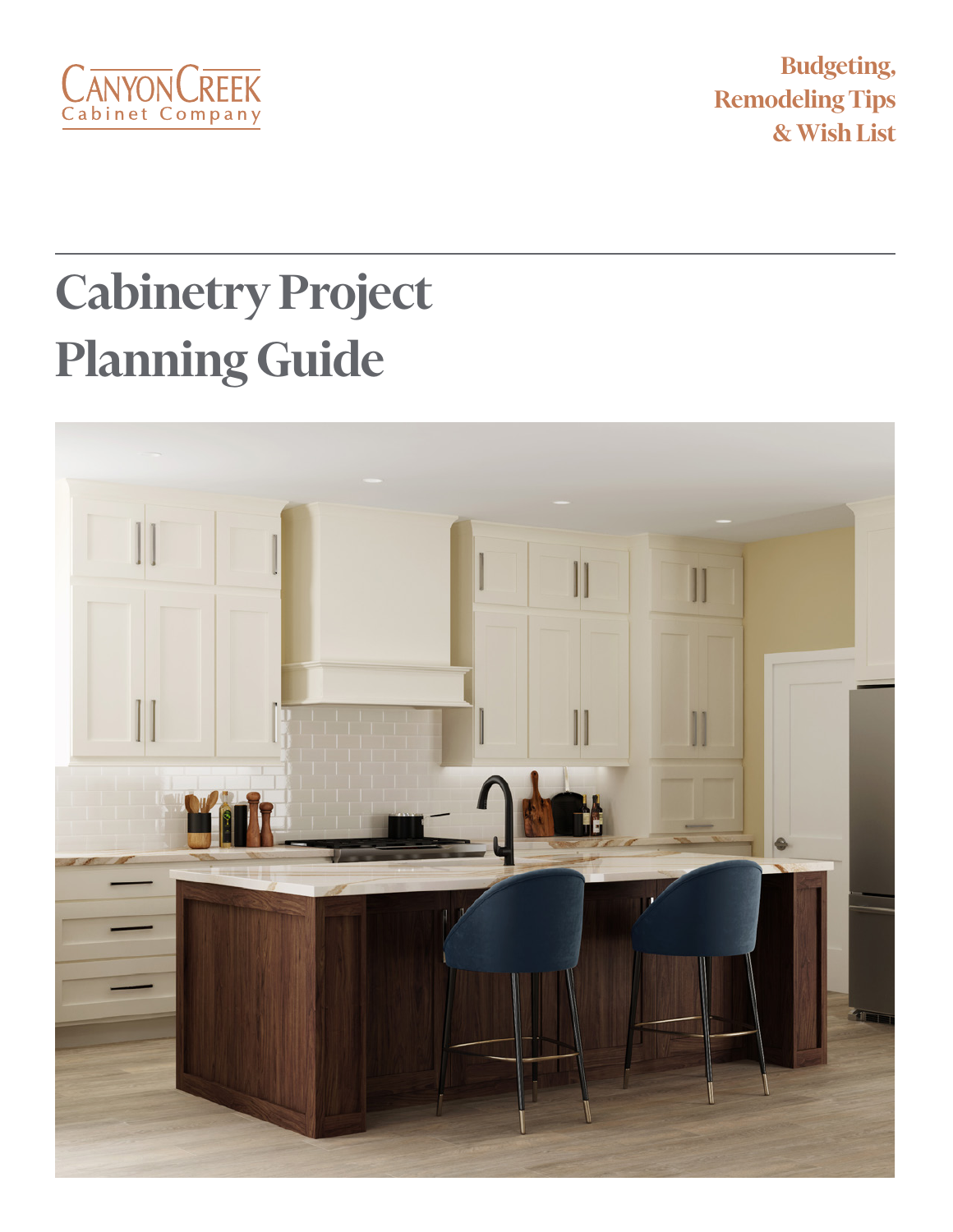#### **BUDGET WORKSHEET**

Determining–and sticking to–a realistic budget requires careful planning. This worksheet can help set some expectations.

Some hidden factors that may affect your budget include:

- •Do you need to move any walls or are you happy with the existing space?
- •Do any windows or doors need to be added, expanded or replaced?
- •Are the sink and stove locations appropriate, or will plumbing and gas lines need to be relocated?
- •Is the existing electrical wiring up to code or will it need to be modified?
- •Will your countertop require extra framing to carry the weight?

Ask your designer where it makes sense to splurge, and where you can go with a lower-cost option.

For instance, if you plan on using a dark finish, opt for a less-expensive wood species and splurge on accessories like roll-out storage or that great tile backsplash.

The National Kitchen & Bath Association (NKBA) suggests you budget 10-25% of your home's value for remodeling a kitchen. For bathrooms, that amount is 5-10%. They recommend the following percentages be spent on each of these main items, as a percentage of the total budget:

| <b>Product</b>        | <b>NKBA Recommended</b><br><b>Percentage</b> | <b>Estimated Amount</b> |
|-----------------------|----------------------------------------------|-------------------------|
| Cabinets              | 35%                                          | \$                      |
| Countertops           | 11%                                          | \$                      |
| Appliances            | 12%                                          | \$                      |
| Lighting/Electrical   | 9%                                           | \$                      |
| Wall Covering/Paint   | 3%                                           | \$                      |
| <b>Floor Covering</b> | 7%                                           | \$                      |
| Plumbing              | 3%                                           | \$                      |
| Labor                 | 20%                                          | \$                      |
|                       | Estimated total                              | \$                      |

It's a good idea to set aside an additional sum for the surprises that seem to crop up on any large project. Outdated infrastructure, hidden rot or pest damage, illness to you or a contractor, even a stretch of bad weather can all throw a project off schedule and over budget.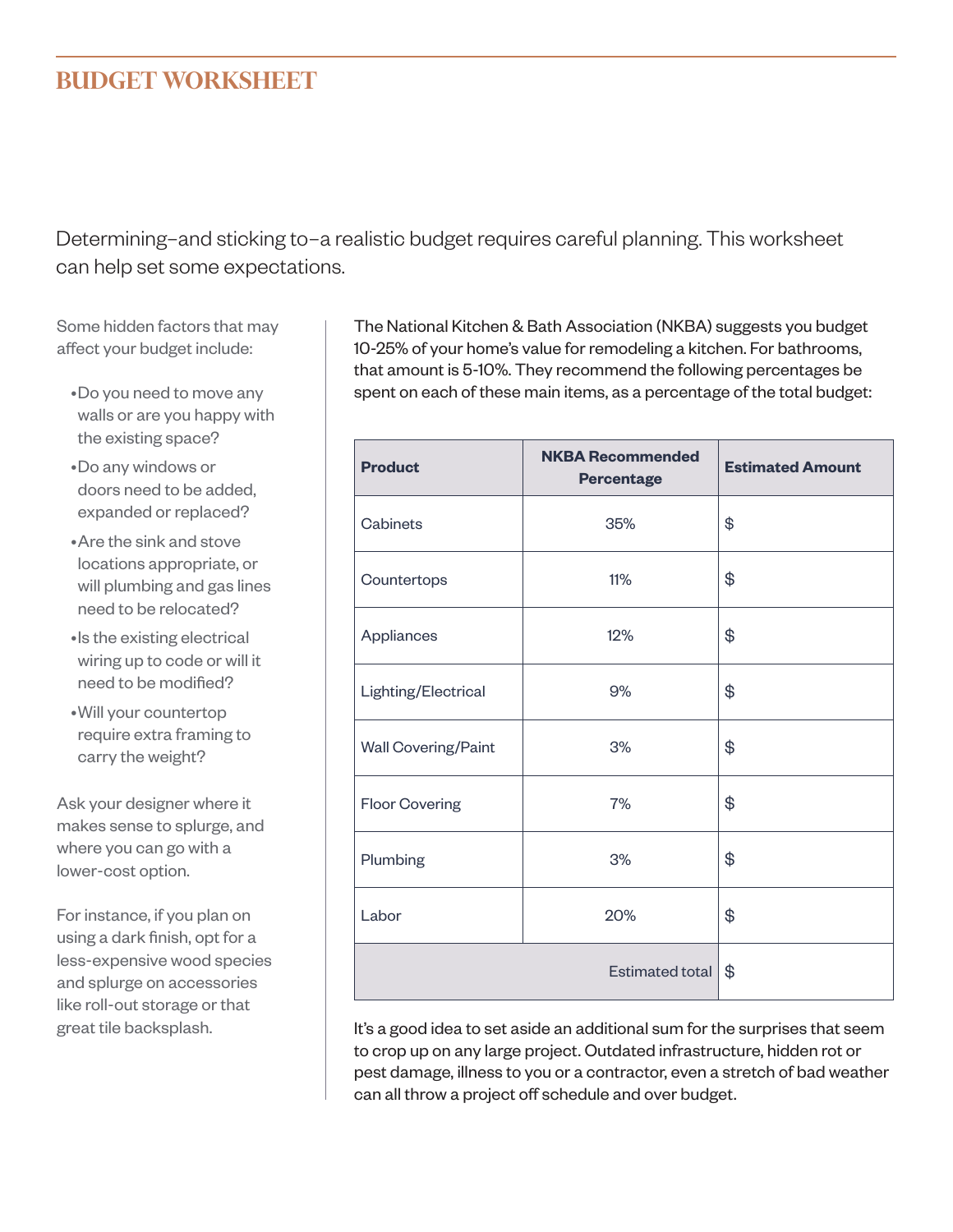#### **REMODEL TIPS**

Here are a few things to keep in mind when planning your project, and during the demolition/ installation phase...

- » Gather inspiration from home design magazines and websites such as Houzz and Pinterest to get a really good idea of what you want. Share your ideabooks or boards with your designer so s/he can start to identify your likes and dislikes.
- » Let your designer know about any special needs you or a family member may have. There are a number of simple modifications that can be made to create a space that works for everyone.
- » Have all parties agree to the design and budget before demolition begins.
- » Plan an alternate area for food preparation, clean-up and storage during remodeling.
- » Discuss trash removal and access to your home with your contractor before work begins.
- » Make arrangements for offsite pet care if possible. The noise, confusion and dust can be hard for pets to cope with.
- » Be flexible. Unforeseen circumstances will probably affect you, your contractor or subcontractors during your project.
- » Allow plenty of time in the schedule for product delivery and installation.
- » Make yourself available to be onsite when needed. Staying current with your project will make any revisions easier and less expensive to implement.
- » Keep lines of communications open. Decisions often need to happen quickly if a subcontractor is involved.



On the following pages, our Wish List is a handy place to record all of the things that are absolutely necessary in your new space, and those touches you'd love to incorporate.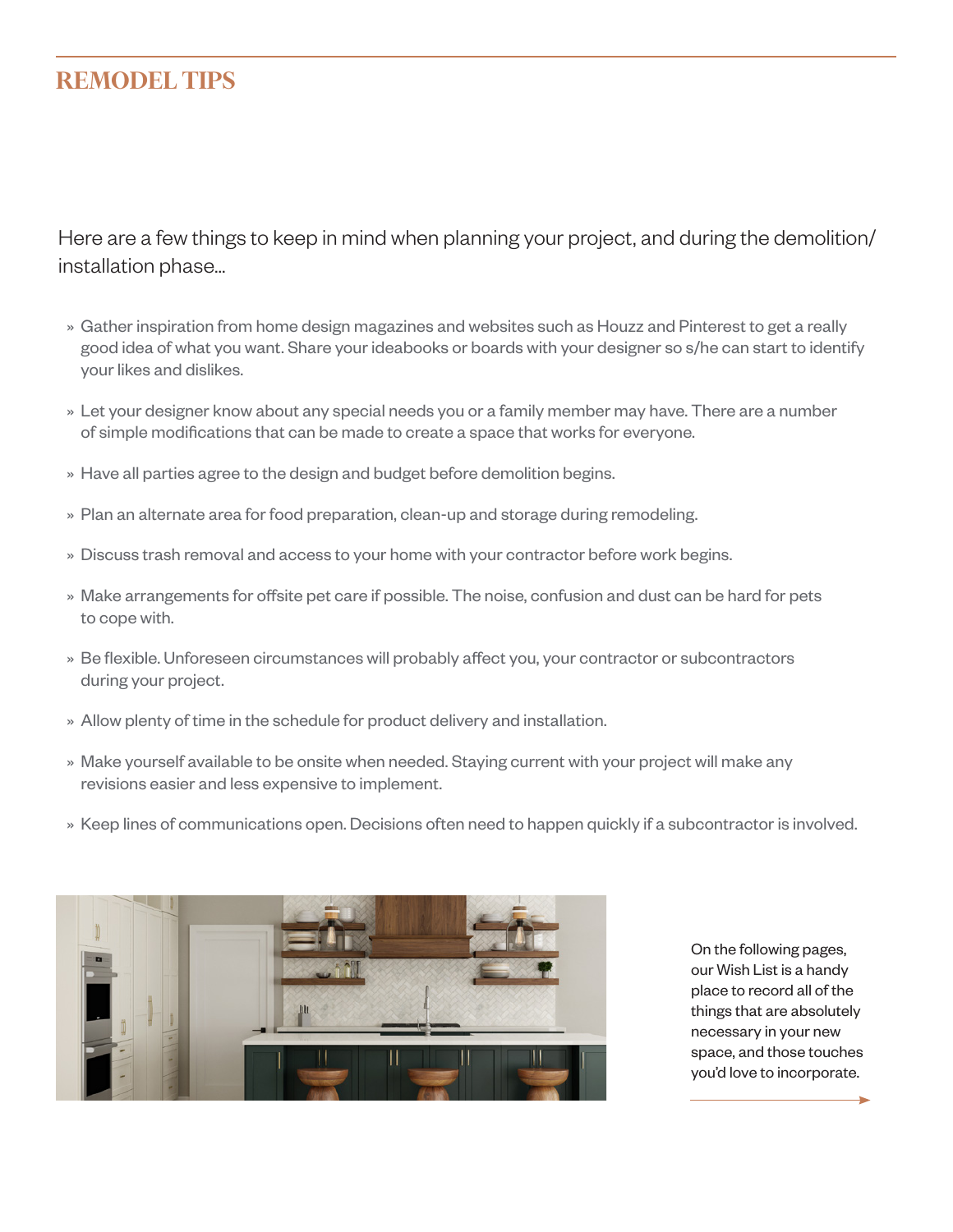#### **PROJECT "WISH LIST"**

Beyond style, there are many practical considerations when building or remodeling a home. The answers you provide in this planner will give your designer a better idea of the direction your project will take. The first page is general information about the entire project, following pages capture details about the residents of the home and how various rooms should fit everyone's needs.

| <b>Project Overview</b>                                          |                            |                                        |                                  |  |
|------------------------------------------------------------------|----------------------------|----------------------------------------|----------------------------------|--|
| What room(s) are you planning?                                   |                            |                                        |                                  |  |
| $\Box$ Kitchen                                                   | $\square$ Master Bath      | $\Box$ Guest Bath<br>Office/Craft Room |                                  |  |
| $\Box$ Family/Media Room                                         | $\Box$ Closet              | Laundry/Utility                        |                                  |  |
| $\Box$ Other                                                     |                            |                                        |                                  |  |
|                                                                  |                            |                                        |                                  |  |
| What "feeling" would you like your new room(s) to have?          |                            |                                        |                                  |  |
| $\Box$ Strictly functional                                       | $\Box$ Formal              | $\Box$ Informal<br>$\Box$ Traditional  |                                  |  |
| □ Sleek/Contemporary                                             | $\Box$ Rustic              | $\Box$ Family retreat                  | $\Box$ Personal design statement |  |
| $\Box$ Other                                                     |                            |                                        |                                  |  |
|                                                                  |                            |                                        |                                  |  |
| Is the size of the existing space adequate? $\Box$ Yes $\Box$ No |                            |                                        | If not, are you willing to move: |  |
| $\Box$ Walls                                                     | $\Box$ Windows/doors       | $\Box$ Sink/plumbing                   | $\Box$ Gas<br>$\Box$ Electrical  |  |
|                                                                  |                            |                                        |                                  |  |
| What is your proposed budget for this project?                   |                            |                                        |                                  |  |
| □ Under \$10,000                                                 | $\Box$ \$10,000 - \$15,000 | $\Box$ \$15,000 - \$20,000             | $\Box$ \$20,000 - \$25,000       |  |
| $\Box$ \$25,000 - \$30,000                                       | $\Box$ \$30,000 - \$35,000 | $\Box$ \$35,000 - \$40,000             | Over \$40,000                    |  |
| $\Box$ Notes                                                     |                            |                                        |                                  |  |

#### **What do we need to know about your existing home (if this is a remodel)?**

For example: age of home; past remodels (if known), HOA restrictions on construction access, etc.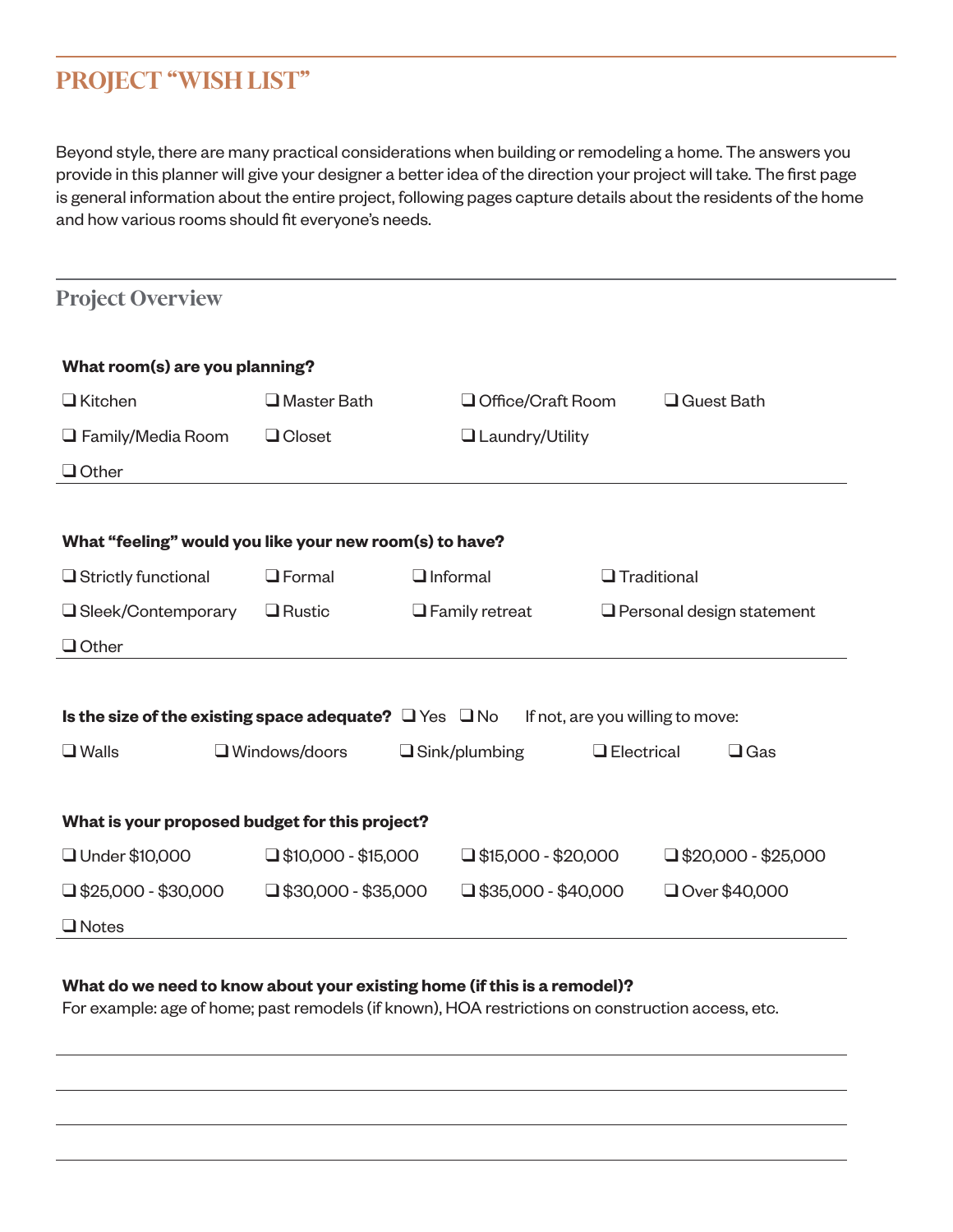#### **Design: Thoughts And Selections**

|                                |                        | What type of finish do you want your cabinets to have? Feel free to select more than one:        |                           |
|--------------------------------|------------------------|--------------------------------------------------------------------------------------------------|---------------------------|
| □ Stained Wood                 | $\Box$ Painted         | $\Box$ Blend of Finishes                                                                         | $\Box$ Glazed/Highlighted |
| $\Box$ High Gloss              | $\Box$ Matte/Lo-Luster | $\Box$ Wood-look                                                                                 | $\Box$ Metallic           |
| $\Box$ Other (Please describe) |                        |                                                                                                  |                           |
|                                |                        |                                                                                                  |                           |
|                                |                        | List any wood/material, door style and finish selections you may have made from the our website: |                           |
| Primary door style:            |                        | Secondary door style:                                                                            |                           |
| Primary wood/material:         |                        | Secondary wood/material:                                                                         |                           |
| Finish and enhancements:       |                        |                                                                                                  |                           |
|                                |                        |                                                                                                  |                           |
|                                |                        |                                                                                                  |                           |
|                                |                        | <b>Notes/Comments/Additional Descriptions Of Your Project</b>                                    |                           |

**Briefly describe your project,** to help us understand your goals for the finished space. (Include links to photos/social media accounts/websites that reflect your style.)

Be sure to visit www.CanyonCreek.com for ideas and inspiration! You'll also find door style photos, plus pictures and information about available wood species, materials, colors and more...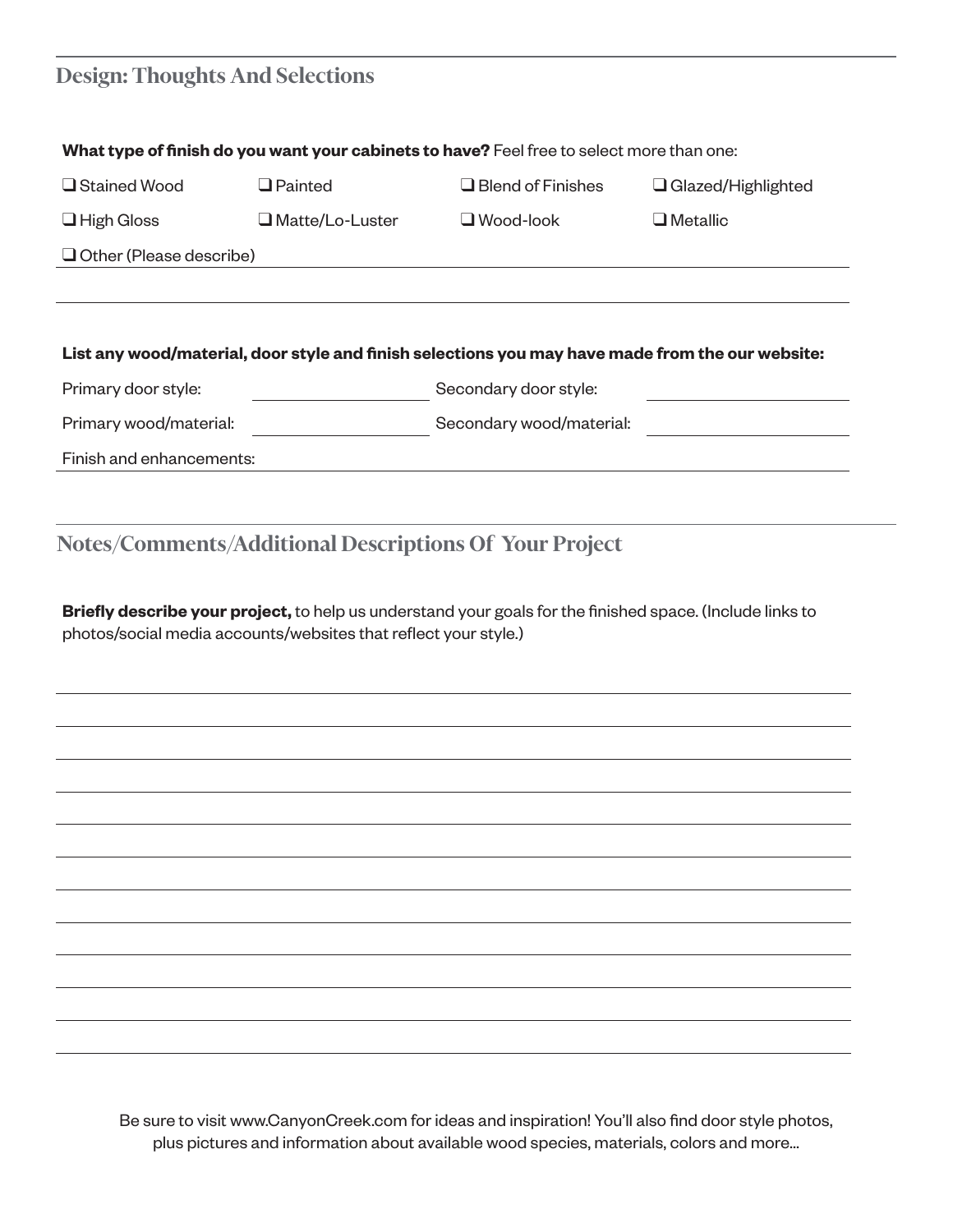### **Kitchen**

| Are there items you need to include additional/specialized storage for in your kitchen?  |                   |                         |  |                                       |                                                          |
|------------------------------------------------------------------------------------------|-------------------|-------------------------|--|---------------------------------------|----------------------------------------------------------|
| $\Box$ Baking sheets                                                                     | $\square$ Spices  | □ Cutlery/flatware      |  | $\Box$ Cookbooks                      | $\Box$ Laptop/printer                                    |
| $\Box$ Oversized pots/pans                                                               |                   | $\Box$ Towels (hanging) |  | $\Box$ Recycling/trash                | $\Box$ School supplies                                   |
| $\Box$ Serving items                                                                     | $\Box$ Bulk items |                         |  | $\Box$ Stand mixer                    | $\Box$ Pet food/supplies                                 |
| $\square$ Small appliances (list):                                                       |                   |                         |  |                                       |                                                          |
| $\Box$ Other                                                                             |                   |                         |  |                                       |                                                          |
| List any other storage, functional or display areas you would like to have incorporated: |                   |                         |  |                                       |                                                          |
| $\Box$ Pantry cabinets                                                                   |                   | $\Box$ Bar/wine storage |  | $\Box$ Baking center                  | $\Box$ Pull-out storage                                  |
| $\Box$ More counter space                                                                |                   | $\Box$ Floating shelves |  | $\Box$ Plate display racks            | $\Box$ Mantel-style hood                                 |
| $\Box$ Other                                                                             |                   |                         |  |                                       |                                                          |
|                                                                                          |                   |                         |  |                                       |                                                          |
| Share some details on how you use your kitchen:                                          |                   |                         |  |                                       |                                                          |
| $\Box$ Everyday                                                                          | <b>Q</b> Gourmet  | $\Box$ Baking           |  | $\Box$ Canning                        | $\Box$ Catering                                          |
| $\Box$ Other                                                                             |                   |                         |  |                                       |                                                          |
| The primary cook is: $\Box$ R Handed $\Box$ L Handed Height                              |                   |                         |  | Notes                                 | <u> 1980 - Johann Barbara, martxa al</u>                 |
| Secondary cook is: <b>QR Handed</b> QL Handed Height                                     |                   |                         |  | Notes                                 |                                                          |
| How many in your family?                                                                 |                   |                         |  | How many people eat at the same time? |                                                          |
| Where does your family eat most meals? $\Box$ Kitchen $\Box$ Dining Room $\Box$ Other    |                   |                         |  |                                       |                                                          |
| Will you need a sit-down eating area in the kitchen? $\Box$ Yes $\Box$ No                |                   |                         |  |                                       |                                                          |
| Do you entertain frequently? $\Box$ Yes $\Box$ No                                        |                   |                         |  |                                       |                                                          |
| How many guests do you typically have?<br>If yes, how often?                             |                   |                         |  |                                       |                                                          |
|                                                                                          |                   |                         |  |                                       |                                                          |
| What other type of activities typically occur in your kitchen?                           |                   |                         |  |                                       |                                                          |
| Office/Homework                                                                          | □ Hobbies/Crafts  | $\Box$ Other            |  |                                       | <u> 1980 - Johann John Stone, mars eta biztanleria (</u> |
| Are there special needs to consider? $\Box$ Yes $\Box$ No<br>If yes, please describe:    |                   |                         |  |                                       |                                                          |
|                                                                                          |                   |                         |  |                                       |                                                          |
|                                                                                          |                   |                         |  |                                       |                                                          |
|                                                                                          |                   |                         |  |                                       |                                                          |
|                                                                                          |                   |                         |  |                                       |                                                          |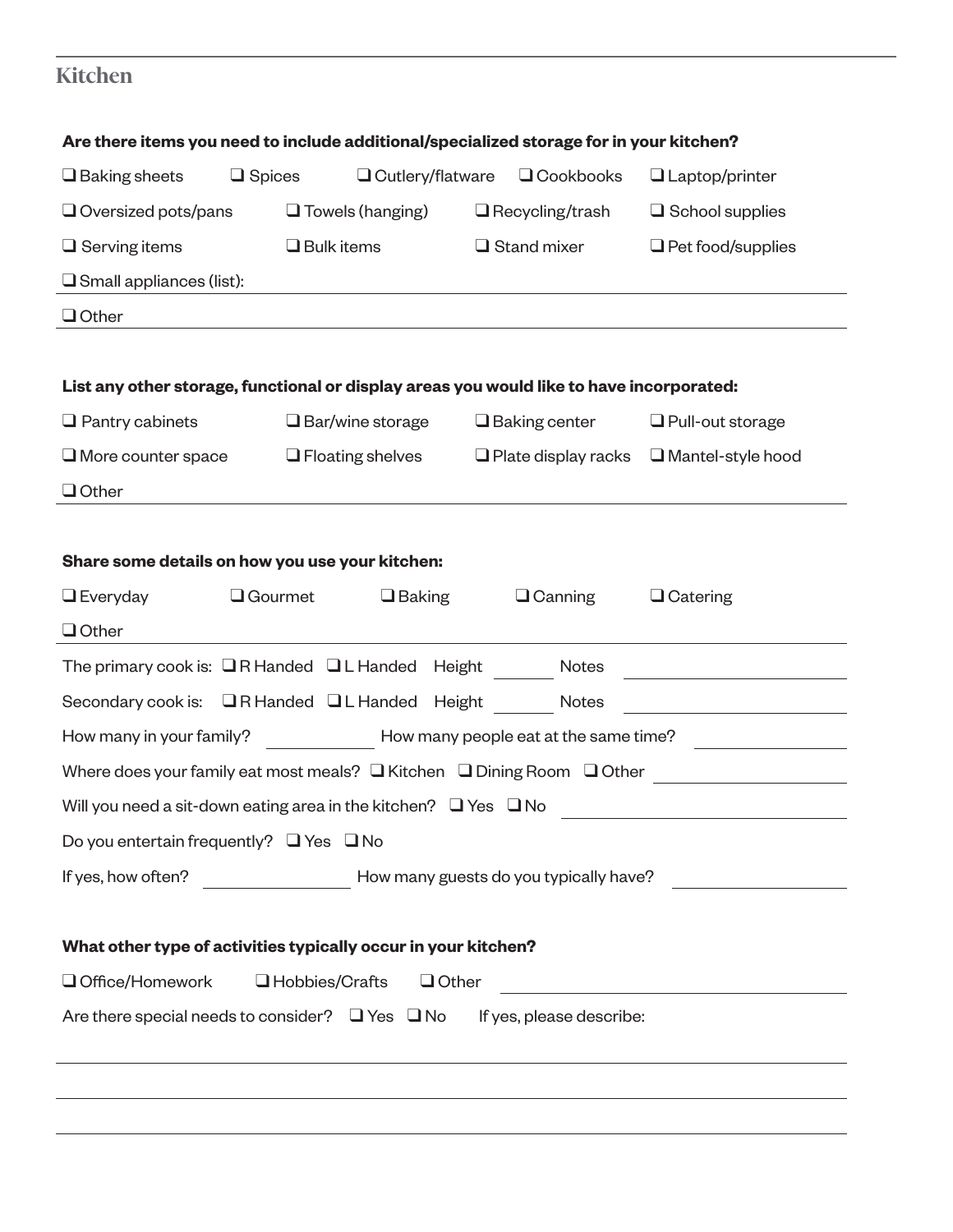#### **Master Suite**

| <b>Bathroom/Vanity</b>                                                                                                  | <b>Closet/Dressing Area Appliances</b>         |                             | <b>Other</b>                                                                                                         |
|-------------------------------------------------------------------------------------------------------------------------|------------------------------------------------|-----------------------------|----------------------------------------------------------------------------------------------------------------------|
| $\Box$ Bulk paper items                                                                                                 | $\Box$ Accessories                             | $\Box$ Clothes washer/dryer | <u> 1980 - Johann Barbara, martxa a</u>                                                                              |
| $\Box$ Cleaning supplies                                                                                                | $\Box$ Boots                                   | $\Box$ Ironing board/iron   |                                                                                                                      |
| □ Cosmetics/Hair care                                                                                                   | $\Box$ Formal wear                             | $\Box$ Clothing steamer     | the control of the control of the control of the control of                                                          |
| $\Box$ Soiled laundry                                                                                                   | $\Box$ Linens                                  | $\Box$ Coffee maker         |                                                                                                                      |
| $\Box$ Towels                                                                                                           | $\Box$ Luggage                                 | $\Box$ Microwave            |                                                                                                                      |
| $\Box$ Waste basket                                                                                                     | $\Box$ Seasonal items                          | $\Box$ Mini fridge          |                                                                                                                      |
| What are the "must have" features you would like to have incorporated:                                                  |                                                |                             |                                                                                                                      |
| $\Box$ Tub/shower combo                                                                                                 | $\Box$ Freestanding tub                        | $\Box$ Large, open shower   | $\Box$ Jets, steam, etc.                                                                                             |
| $\Box$ Double vanity                                                                                                    | $\Box$ Separate vanities                       | $\Box$ Heated floors        | Audio/visual                                                                                                         |
| $\Box$ Other                                                                                                            |                                                |                             |                                                                                                                      |
| Are there special needs to consider? $\Box$ Yes $\Box$ No If yes, please describe:                                      |                                                |                             | Secondary user is: QR Handed QL Handed Height Notes Notes                                                            |
| List any wood/material, door style and finish selections you may have made from the our website:<br>Primary door style: | <u> 1990 - Johann Barbara, p</u> ersonal       | Secondary door style:       |                                                                                                                      |
| Primary wood/material:                                                                                                  | <u> 1989 - Johann Barn, mars eta inperiodo</u> | Secondary wood/material:    | <u> 1989 - Jan Barbara Barat, prima popular popular popular popular popular popular popular popular popular popu</u> |
| Finish and enhancements:                                                                                                |                                                |                             |                                                                                                                      |
| Notes:                                                                                                                  |                                                |                             |                                                                                                                      |
|                                                                                                                         |                                                |                             |                                                                                                                      |

#### **Are there items you need to include additional/specialized storage for in these rooms?**